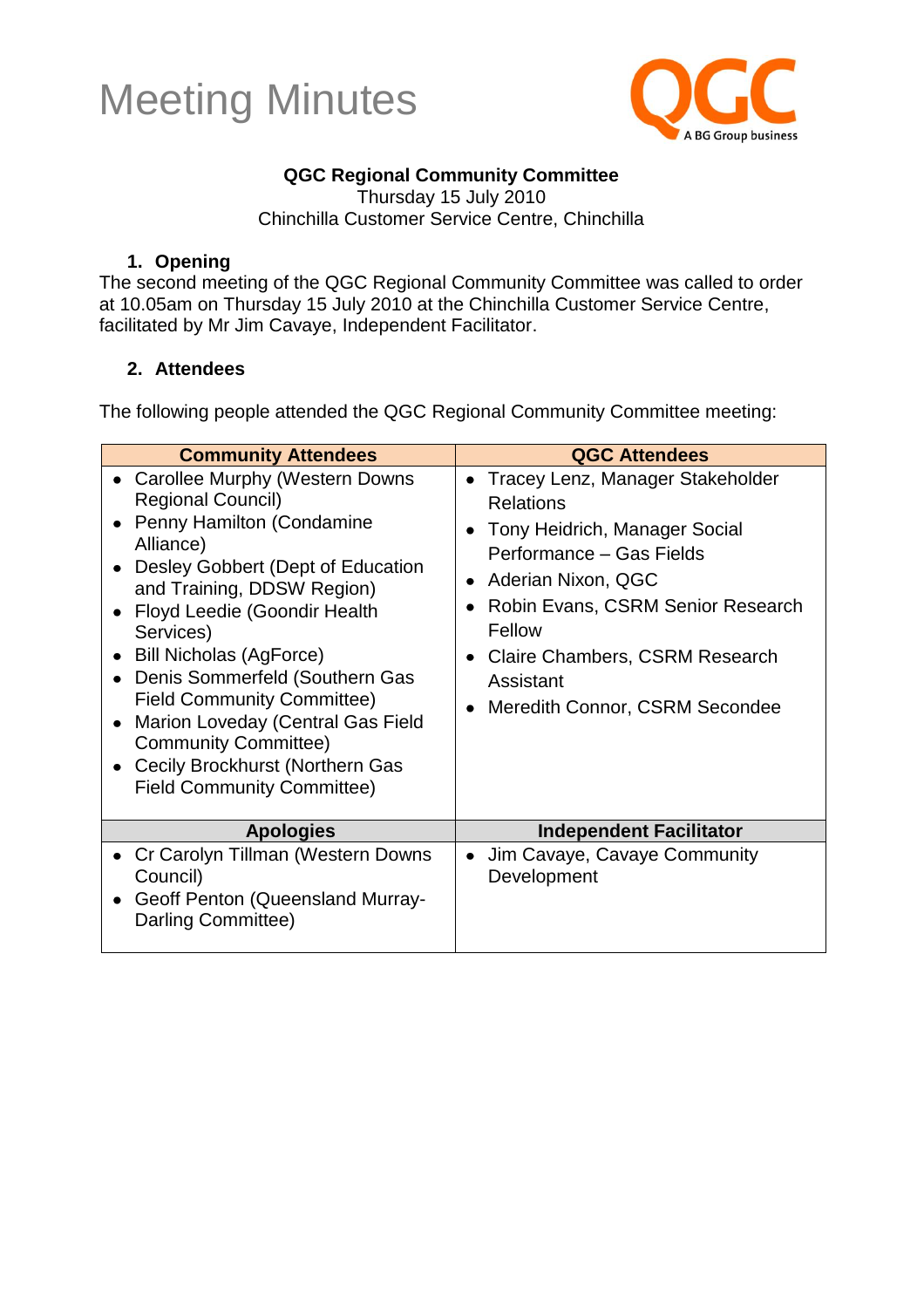

### **3. Meeting agenda**

The following items of business were discussed as per the meeting agenda:

| <b>Agenda item</b>                          | <b>Details</b>                                                                                                                                                                                                                                                                                                                                                                                                                                                                                                                                                                               |
|---------------------------------------------|----------------------------------------------------------------------------------------------------------------------------------------------------------------------------------------------------------------------------------------------------------------------------------------------------------------------------------------------------------------------------------------------------------------------------------------------------------------------------------------------------------------------------------------------------------------------------------------------|
| a. Introductions<br>and meeting<br>overview | Jim Cavaye led introductions of community committee members,<br>QGC and CSRM representatives. Ongoing representatives from<br>the local gas field community committees were introduced.<br>These people were:                                                                                                                                                                                                                                                                                                                                                                                |
|                                             | Denis Sommerfeld (Southern Gas Field)<br>Marion Loveday (Central Gas Field)<br>Cecily Brockhurst (Northern Gas Field)                                                                                                                                                                                                                                                                                                                                                                                                                                                                        |
|                                             | Jim Cavaye introduced representatives from the Centre for<br>Social Responsibility in Mining (CSRM) and explained that the<br>CSRM would be conducting Social Indicator Monitoring sessions<br>as part of QGC's Sustainable Development Indicators project.<br>Jim Cavaye outlined the format of the two sessions.                                                                                                                                                                                                                                                                           |
|                                             | The July 15 session would provide a broad overview of<br>the social monitoring process.<br>The July 27 session would take a workshop format.                                                                                                                                                                                                                                                                                                                                                                                                                                                 |
| b. Safety<br>moment                         | Tony Heidrich led a safety moment with a clip called 'Embrace<br>Life' highlighting the importance of wearing seatbelts when<br>driving.                                                                                                                                                                                                                                                                                                                                                                                                                                                     |
|                                             | Clip available on:<br>http://www.youtube.com/watch?v=h-8PBx7isoM                                                                                                                                                                                                                                                                                                                                                                                                                                                                                                                             |
| c. Logistics                                | Jim Cavaye reminded the Committee that:                                                                                                                                                                                                                                                                                                                                                                                                                                                                                                                                                      |
|                                             | It is a member's responsibility to contact their proxies if<br>they are unable to attend a meeting<br>Members can request that particular meeting items<br>remain confidential through the Independent Facilitator<br>If members require reimbursement for travel expenses<br>they need to contact Meredith Connor<br>Jim Cavaye advised that the agreed changes to the Regional<br>Committee meeting schedule had been made and members had<br>been emailed the updated meeting schedule.<br>Action: Request to re-send updated meeting schedule to<br>Committee members (Meredith Connor). |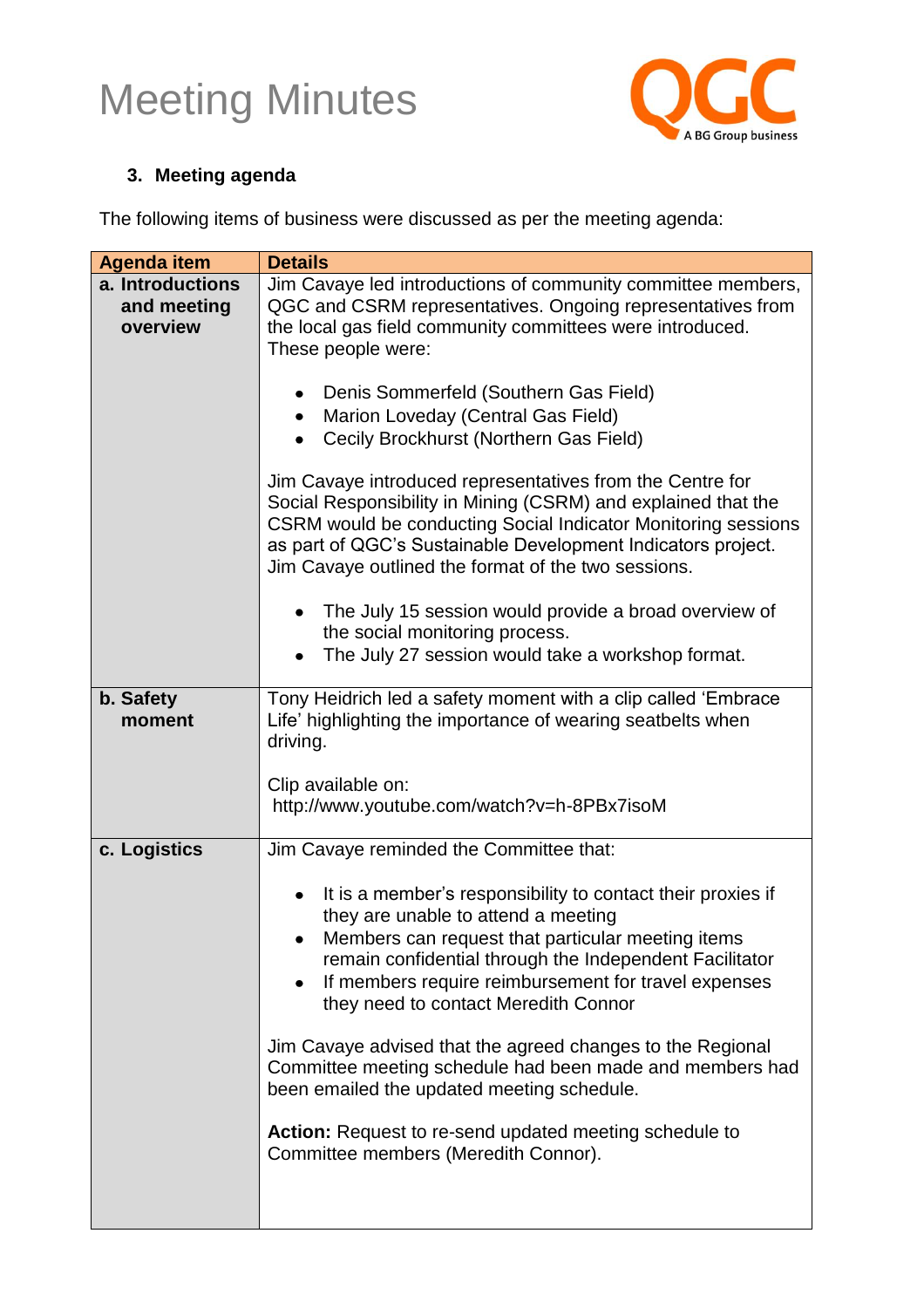

| Amendments to The Terms of Reference (ToR) were discussed.<br>The finalised ToR was provided.                                                                                                                                                                                                                                                                                                                                                                                                                                                                                              |  |
|--------------------------------------------------------------------------------------------------------------------------------------------------------------------------------------------------------------------------------------------------------------------------------------------------------------------------------------------------------------------------------------------------------------------------------------------------------------------------------------------------------------------------------------------------------------------------------------------|--|
| Tracey Lenz thanked the Committee for their feedback with the<br>ToR.                                                                                                                                                                                                                                                                                                                                                                                                                                                                                                                      |  |
| Jim Cavaye asked the Committee to formally consider the May<br>26 minutes and asked for suggested changes.                                                                                                                                                                                                                                                                                                                                                                                                                                                                                 |  |
| The minutes of the May 26 meeting were formally adopted.                                                                                                                                                                                                                                                                                                                                                                                                                                                                                                                                   |  |
| Jim Cavaye advised the Committee that QGC was looking to<br>organise a day field trip for the gas field and regional committees<br>to observe QGC operations first-hand at Windibri. Technical<br>experts from QGC's water and land access teams would be<br>present to answer members' questions.                                                                                                                                                                                                                                                                                         |  |
| Jim Cavaye asked the Committee if there were particular<br>aspects of QGC operations they wished to see. Suggestions<br>included:                                                                                                                                                                                                                                                                                                                                                                                                                                                          |  |
| Drilling wells<br>$\bullet$<br><b>Condamine Power Station</b><br>$\bullet$<br>Storage ponds<br>Noise, lighting<br>Re-vegetation                                                                                                                                                                                                                                                                                                                                                                                                                                                            |  |
| The committee expressed their enthusiasm about the field day<br>and indicated that having technical experts was integral.<br>Possible dates were discussed.                                                                                                                                                                                                                                                                                                                                                                                                                                |  |
| Action: QGC to advise committee of date of field trip (Meredith<br>Connor).                                                                                                                                                                                                                                                                                                                                                                                                                                                                                                                |  |
| A committee member raised an issue regarding membership.<br>Specifically, in relation to members attending community<br>meetings or events as a representative of the QGC Community<br>Committee.<br>QGC clarified that:<br>Membership on the QGC Community Committees is<br>voluntary. While QGC relies on the members' community<br>networks to facilitate two-way information exchange; QGC<br>does not expect members to attend specific community<br>forums or meetings as a 'QGC Community Committee<br>representative'.<br>If committee members feel as if they are being pressured |  |
|                                                                                                                                                                                                                                                                                                                                                                                                                                                                                                                                                                                            |  |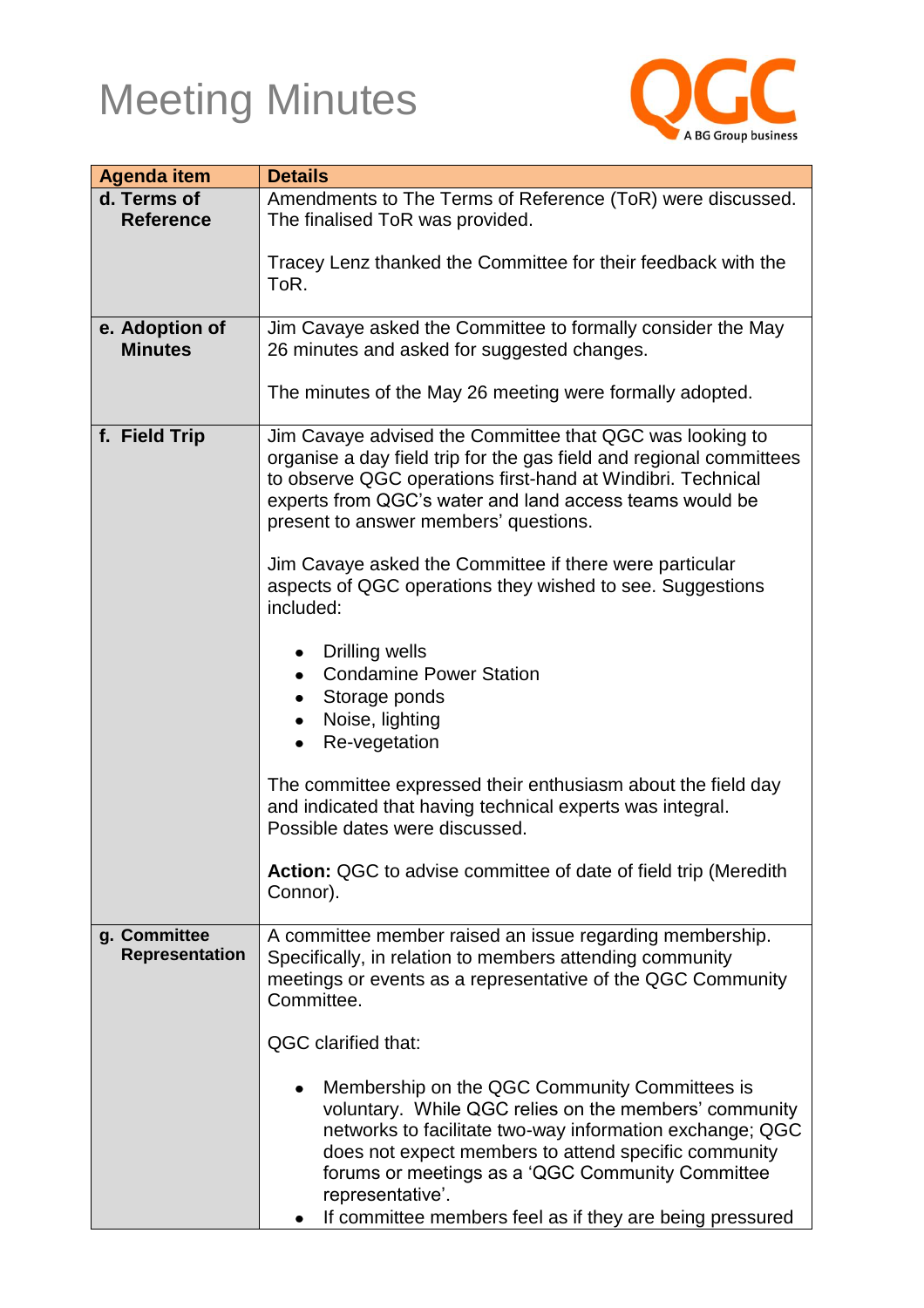

| <b>Agenda item</b>                                                         | <b>Details</b>                                                                                                                                                                                                                                                                                                                                                                                                                                                                                                                                                                                                                                                                                 |  |
|----------------------------------------------------------------------------|------------------------------------------------------------------------------------------------------------------------------------------------------------------------------------------------------------------------------------------------------------------------------------------------------------------------------------------------------------------------------------------------------------------------------------------------------------------------------------------------------------------------------------------------------------------------------------------------------------------------------------------------------------------------------------------------|--|
|                                                                            | or need clarification about their role as a community<br>representative to contact Tracey Lenz or Jim Cavaye.                                                                                                                                                                                                                                                                                                                                                                                                                                                                                                                                                                                  |  |
|                                                                            | <b>Action:</b> QGC to clarify the role of Community representatives<br>with all committees (Tracey Lenz).                                                                                                                                                                                                                                                                                                                                                                                                                                                                                                                                                                                      |  |
| h. Community<br><b>Feedback</b>                                            | Jim Cavaye invited the Committee members to share feedback<br>from their networks. Issues raised by community members<br>included:                                                                                                                                                                                                                                                                                                                                                                                                                                                                                                                                                             |  |
|                                                                            | Concerns about water<br>$\bullet$<br>Decreasing property values<br>٠<br>Road safety and traffic volumes<br><b>Noise</b><br>Affordable housing                                                                                                                                                                                                                                                                                                                                                                                                                                                                                                                                                  |  |
| i. QGC<br><b>Overview</b>                                                  | Aderian Nixon provided an overview of current QGC activities<br>and QCLNG future activities. Key points discussed were:                                                                                                                                                                                                                                                                                                                                                                                                                                                                                                                                                                        |  |
|                                                                            | Foundations for a reverse osmosis plant on QGC land at<br>$\bullet$<br>Windibri had commenced. Water from the reverse<br>osmosis plant to will be used to supply the local power<br>station.<br>Pilot areas are being tested at Ridgewood and Montrose<br>$\bullet$<br>Roads, east of Tara.<br>Development and exploration of wells is being<br>$\bullet$<br>constructed south-west of Wandoan, as well as east and<br>south-east of Tara.<br>Landholder bore water levels are being monitored and<br>$\bullet$<br>checked regularly.                                                                                                                                                          |  |
| j. QCLNG<br><b>Overview:</b><br>Coordinator-<br>General's<br><b>Report</b> | Tony Heidrich advised the Committee that the Coordinator-<br>General gave conditional approval to the QCLNG project on<br>June 25. Key points:<br>The Report includes a set of social and environmental<br>under which the project may proceed.<br>Production licences, safety approvals and other<br>$\bullet$<br>environmental permits are still required<br>QGC will make its Final Investment Decision later in the<br>year after receiving Queensland and Commonwealth<br>Government approval.<br>Tony Heidrich used the report's housing conditions to<br>demonstrate the detail of the Coordinator-General's<br>requirements.<br>The Coordinator-General has conditioned QGC to further |  |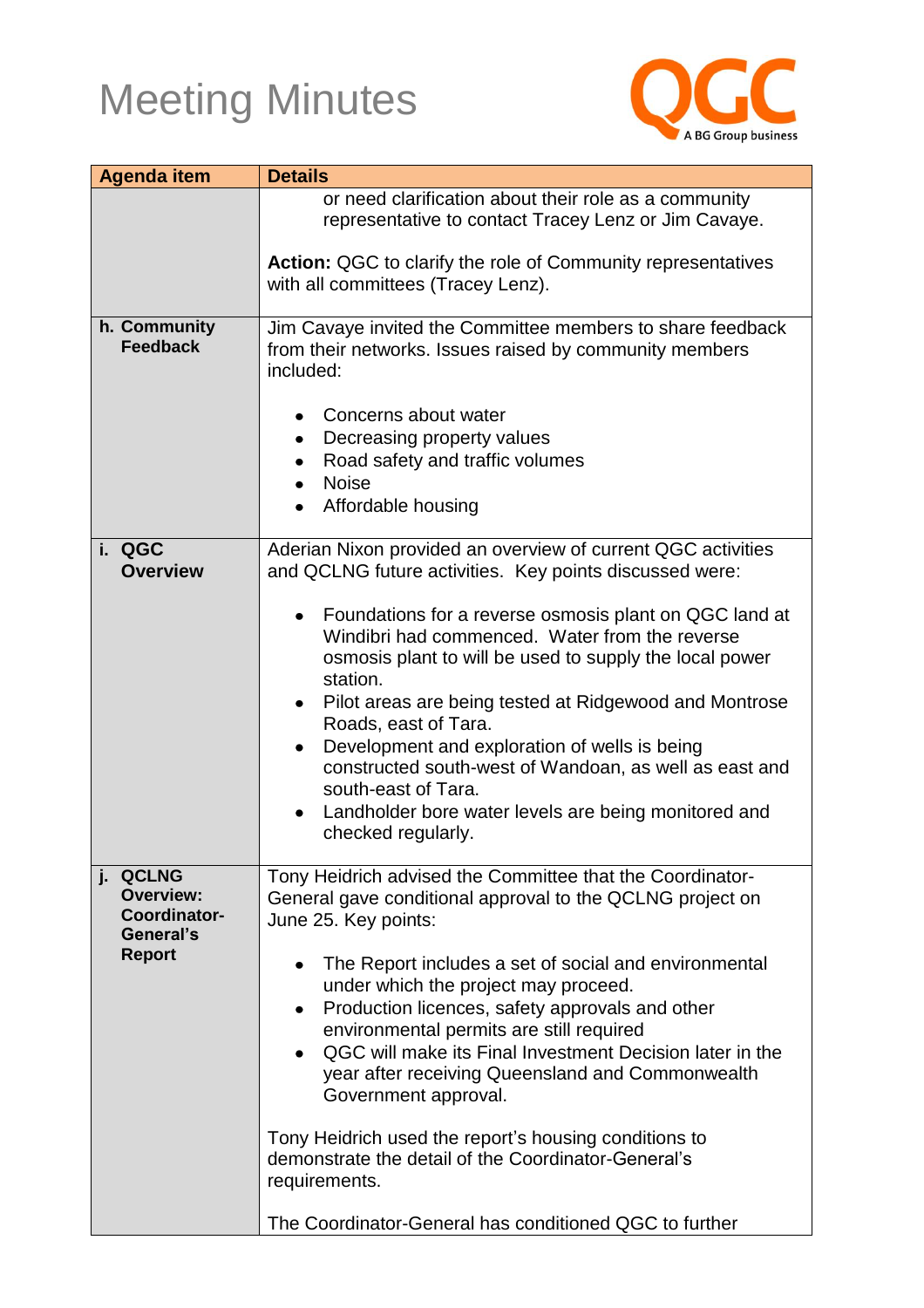

| <b>Agenda item</b>  | <b>Details</b>                                                                                                                                                                                                                                                                                                                                                                                                                                                                                                                                                                                                                                                                                                                                                                                                                                                                                                                                                                                                                                                                                                                                                                                                                                                                                                                                                                                                                                                                   |  |  |
|---------------------|----------------------------------------------------------------------------------------------------------------------------------------------------------------------------------------------------------------------------------------------------------------------------------------------------------------------------------------------------------------------------------------------------------------------------------------------------------------------------------------------------------------------------------------------------------------------------------------------------------------------------------------------------------------------------------------------------------------------------------------------------------------------------------------------------------------------------------------------------------------------------------------------------------------------------------------------------------------------------------------------------------------------------------------------------------------------------------------------------------------------------------------------------------------------------------------------------------------------------------------------------------------------------------------------------------------------------------------------------------------------------------------------------------------------------------------------------------------------------------|--|--|
|                     | develop its Integrated Housing Strategy (IHS).                                                                                                                                                                                                                                                                                                                                                                                                                                                                                                                                                                                                                                                                                                                                                                                                                                                                                                                                                                                                                                                                                                                                                                                                                                                                                                                                                                                                                                   |  |  |
|                     | The IHS will provide project workforce accommodation<br>$\bullet$<br>and investment in affordable and community housing<br>solutions<br>To resolve project-related cumulative impacts QGC will<br>$\bullet$<br>consult with other proponents and Government agencies<br>to identify cooperative strategies and participate in<br>regional strategies<br>QGC is required to mitigate its impact on accommodation<br>$\bullet$<br>for low income households by:<br>Allocating resources for the provision of affordable<br>and community housing<br>QGC should provide resources for affordable and<br>$\qquad \qquad \blacksquare$<br>community housing allocation at the rate of 1 unit of<br>accommodation for every 8 imported workers settling in<br><b>Western Downs region</b><br>QGC to consult with the Department of Communities, the<br>-<br>Urban Land Development Authority and social housing<br>providers to develop appropriate housing social mix<br>QGC will take a 'portfolio approach' by direct and indirect<br>-<br>investment in the housing market and ensuring diversity in<br>housing stock<br>QGC's compliance with Coordinator-General conditions<br>$\bullet$<br>will be reviewed every six months under the IHS<br>Regional Community Committees to review QGC's<br>housing commitments every six months<br>QGC to provide six monthly reports on affordable and<br>community housing solutions condition to Regional<br><b>Community Committees</b> |  |  |
|                     | Committee members commented that:<br>Baseline data for rental and housing prices should be<br>sourced from 2-3 years ago as there had been shifts in<br>price<br>There was a high level of existing vacant homes in<br>$\bullet$<br>Chinchilla and Dalby and this should be considered prior<br>to housing construction                                                                                                                                                                                                                                                                                                                                                                                                                                                                                                                                                                                                                                                                                                                                                                                                                                                                                                                                                                                                                                                                                                                                                          |  |  |
| k. Social Indicator | Jim Cavaye introduced Robin Evans from the CSRM who have a                                                                                                                                                                                                                                                                                                                                                                                                                                                                                                                                                                                                                                                                                                                                                                                                                                                                                                                                                                                                                                                                                                                                                                                                                                                                                                                                                                                                                       |  |  |
| <b>Monitoring</b>   | partnership agreement with QGC.<br>Robin Evans explained to the Committee that QGC has been<br>working with the CSRM to develop a monitoring approach that<br>focused on input from local communities.<br>The underlying objective of this approach is to understand<br>impacts (positive and negative) of change introduced by the                                                                                                                                                                                                                                                                                                                                                                                                                                                                                                                                                                                                                                                                                                                                                                                                                                                                                                                                                                                                                                                                                                                                              |  |  |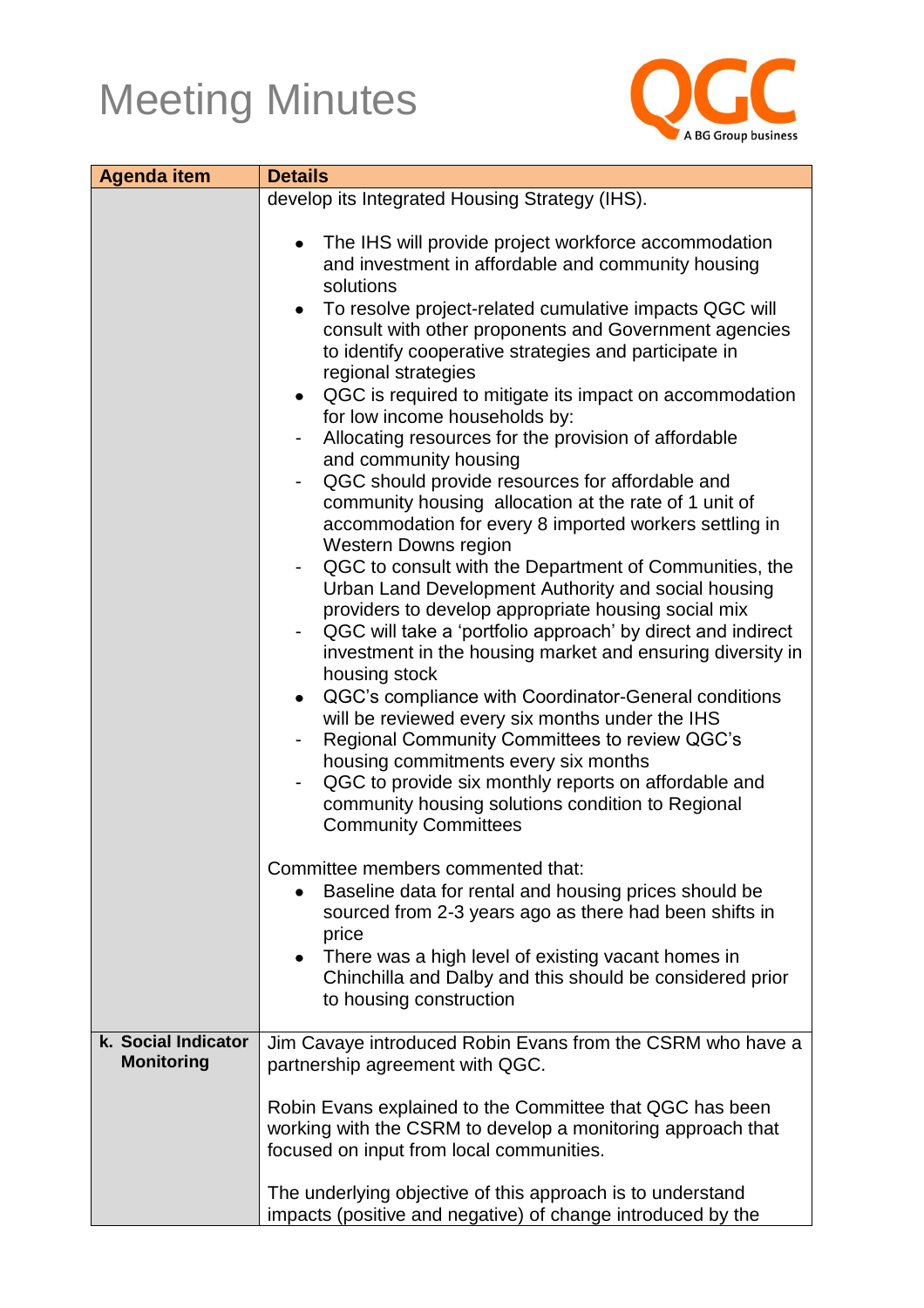

| <b>Agenda item</b> | <b>Details</b>                                                                                                                                                                                                                                                                                                             |  |
|--------------------|----------------------------------------------------------------------------------------------------------------------------------------------------------------------------------------------------------------------------------------------------------------------------------------------------------------------------|--|
|                    | QCLNG project and use the knowledge to refine both social and<br>environmental mitigations and investments.                                                                                                                                                                                                                |  |
|                    | The Social Impact Management Plan submitted to the State<br>government includes a monitoring plan.<br>The monitoring plan must include some specific performance<br>indicators (e.g. community health initiatives, Queensland Police<br>partnerships). The monitoring plan must be externally audited<br>every five years. |  |
|                    |                                                                                                                                                                                                                                                                                                                            |  |
|                    | Levels of monitoring include:                                                                                                                                                                                                                                                                                              |  |
|                    | • Level $1$ – the delivery of the SIMP conditions<br>• Level $2 -$ to ascertain the direct effectiveness of the SIMP<br>commitments<br>Level $3 -$ to determine the impacts on the underlying<br>community asset base (i.e. impacts/benefits to<br>the regional community)                                                 |  |
|                    | QGC are committed to fulfilling the first two levels. QGC and<br>CSRM are developing a monitoring framework based on the five<br>capitals (human, natural, financial, physical, social, natural)<br>framework for the third level.                                                                                         |  |
|                    | The Committee's role will be to provide input through a workshop<br>process, a review of outcome, and ongoing review of the<br>monitoring process.                                                                                                                                                                         |  |
|                    | Where possible, CSRM will use existing information sources<br>such as regular reports within their community in their<br>monitoring. The Committee was asked to provide any relevant<br>data.                                                                                                                              |  |
|                    | Committee members were given a questionnaire prepared by<br>CSRM to assist in developing a set of social indicators. Robin<br>Evans clarified that the questionnaire is an information gathering<br>exercise and that community members can contribute.                                                                    |  |
|                    | Challenges anticipated with the monitoring framework:                                                                                                                                                                                                                                                                      |  |
|                    | Maintaining a focus on areas that QGC influence<br>Isolating QGC's impacts from the influences of other<br>proponents                                                                                                                                                                                                      |  |